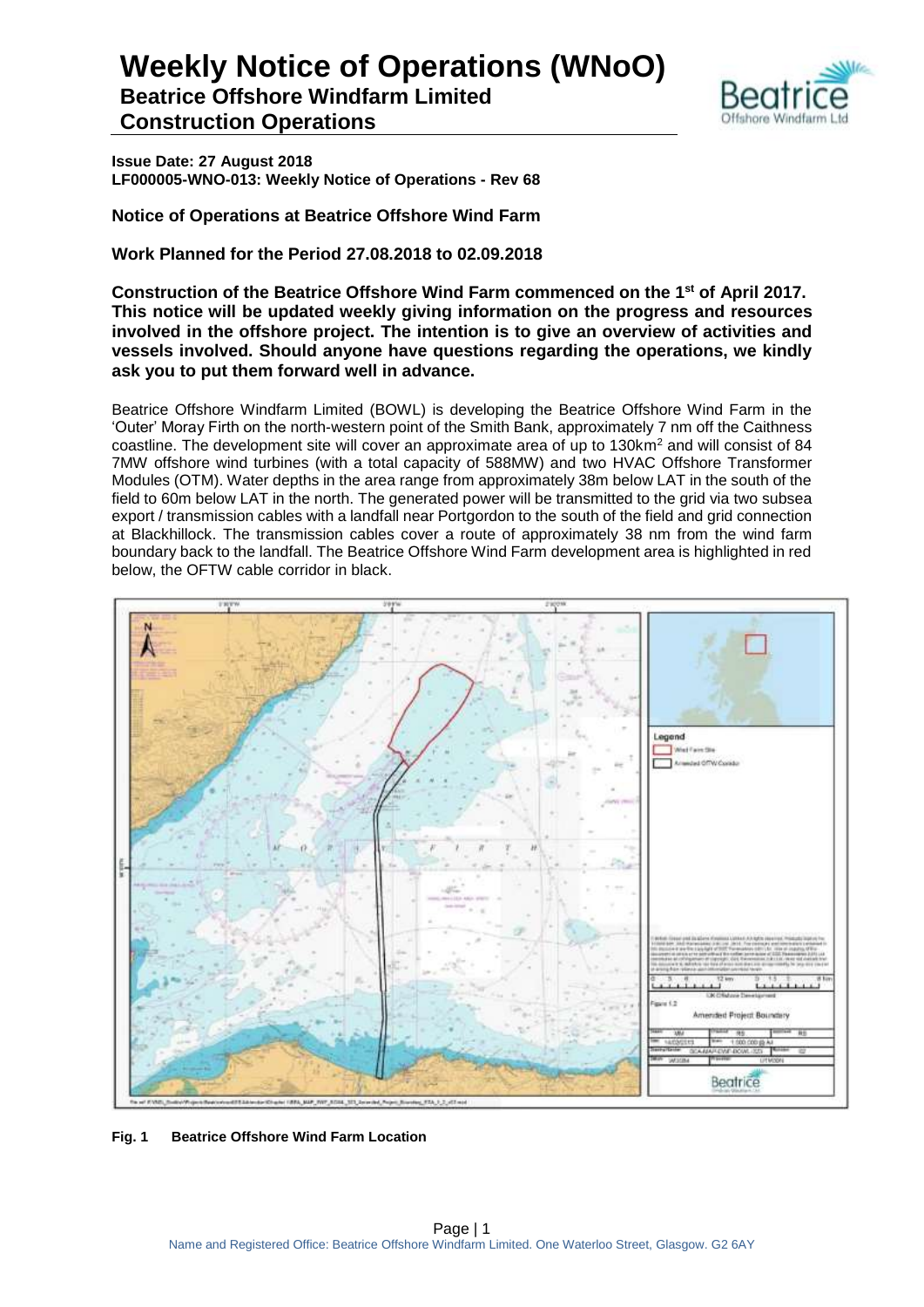

### **Issue Date: 27 August 2018 LF000005-WNO-013: Weekly Notice of Operations - Rev 68**

### **1. Contact Details for Marine Coordination**

The following contact can provide more information if required. Please note that specific queries can also be addressed to the relevant vessel or shore based representative.

| <b>Telephone Number</b>             | +44 (0) 3302 020329                          |
|-------------------------------------|----------------------------------------------|
| <b>Emergency Contact (24/7)</b>     | +44 (0) 7342 028207                          |
| <b>Email for Marine Coordinator</b> | mc.bowl@sse.com                              |
| <b>Address</b>                      | Unit 1 Harbour Office Wick Caithness KW1 5HA |

### **2. Ongoing Operations**

Seaway Heavy Lifting have now completed the installation of 84 wind turbine generators (WTGs) foundations and two offshore transformer modules (OTMs) foundations.

The third campaign of the installation of the inter array cables is also complete.

### **2.1 Inter Array Cable Installation & Remedial and Maintenance Operations**

The CSV Siem Barracuda continues in the Northern sector of the Beatrice wind farm, conducting testing and termination activities, and undertaking the following work scopes;

- Personnel transfers to WTG foundations and OTMs by Ampelmann Gangway
- Crane operations to transfer equipment to / from WTG foundations and Offshore Transformer Modules (OTMs)
- Work class ROV activities at the seabed in the vicinity of WTG foundations and OTMs
- Survey activities along the planned inter-array cable routes linking the appropriate WTG foundations / OTMs.

Olympic Commander is new to the project, and is supporting SHL's remedial and maintenance programme in conjunction with the CTVs Offshore Waddenzee and Rix Cheetah. All vessels will operate on a 24 hrs basis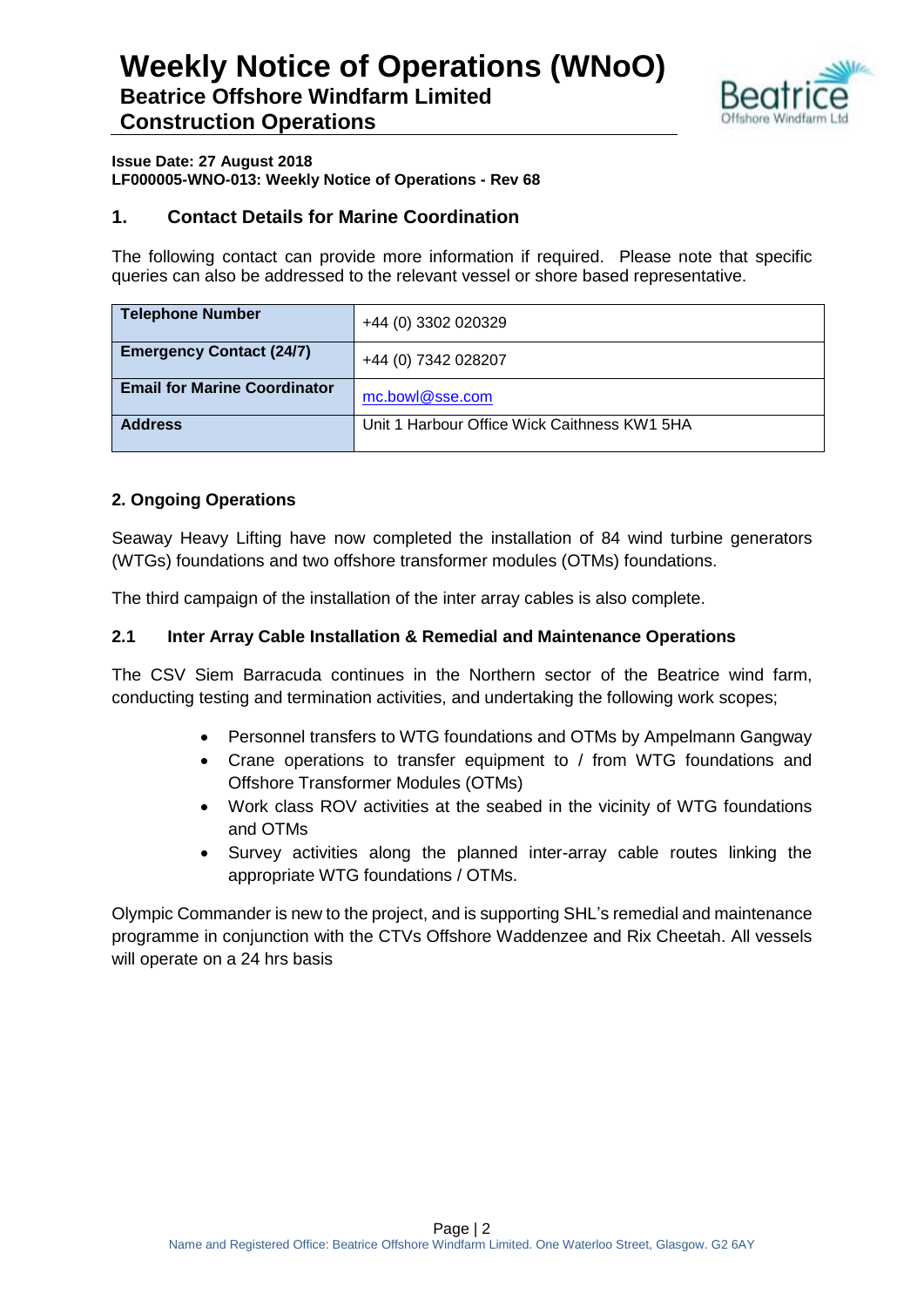

**Beatrice Offshore Windfarm Limited Construction Operations**

### **Issue Date: 27 August 2018 LF000005-WNO-013: Weekly Notice of Operations - Rev 68**

### **2.2.1 – Vessels Involved in On-going Activity**

The vessels involved with the described operation are the CSV Siem Barracuda and CTV Marineco Mariah on behalf of BOWL.

| <b>CSV Siem Barracuda</b>                                      |                                            |  |
|----------------------------------------------------------------|--------------------------------------------|--|
| <b>General Description and</b>                                 | Length overall 121m<br>Breadth moulded 22m |  |
| <b>Dimensions:</b>                                             | Draft max. 7m                              |  |
| <b>Call Sign:</b>                                              | 5BZQ3                                      |  |
| <b>MMSI:</b>                                                   | 212253000                                  |  |
| <b>On Board Contact:</b>                                       | V-Sat phone: +47 23 96 06 82               |  |
| <b>Offshore Manager / Captain:</b><br>+47 989 06 307           |                                            |  |
| E-mail:<br>captain@barracuda.siemoffshore.com                  |                                            |  |
| Audun Oien, + 47 38 600 460,<br><b>Onshore Representative:</b> |                                            |  |
| Audun.Oien@siemoffshore.com                                    |                                            |  |

| <b>Marineco Mariah</b>         |                              |
|--------------------------------|------------------------------|
| <b>General Description and</b> | <b>Crew Transfer Vessel</b>  |
| <b>Dimensions:</b>             | LOA 27 m Breadth moulded 10m |
|                                | Draft max. 2.2m              |
| <b>Call Sign:</b>              | 2EXU3                        |
| <b>MMSI:</b>                   | 235089035                    |
| <b>Onshore Representative:</b> | Auden Oien + 47 38 600 460   |
|                                | Auden.oien@siemoffshore.com  |
|                                |                              |

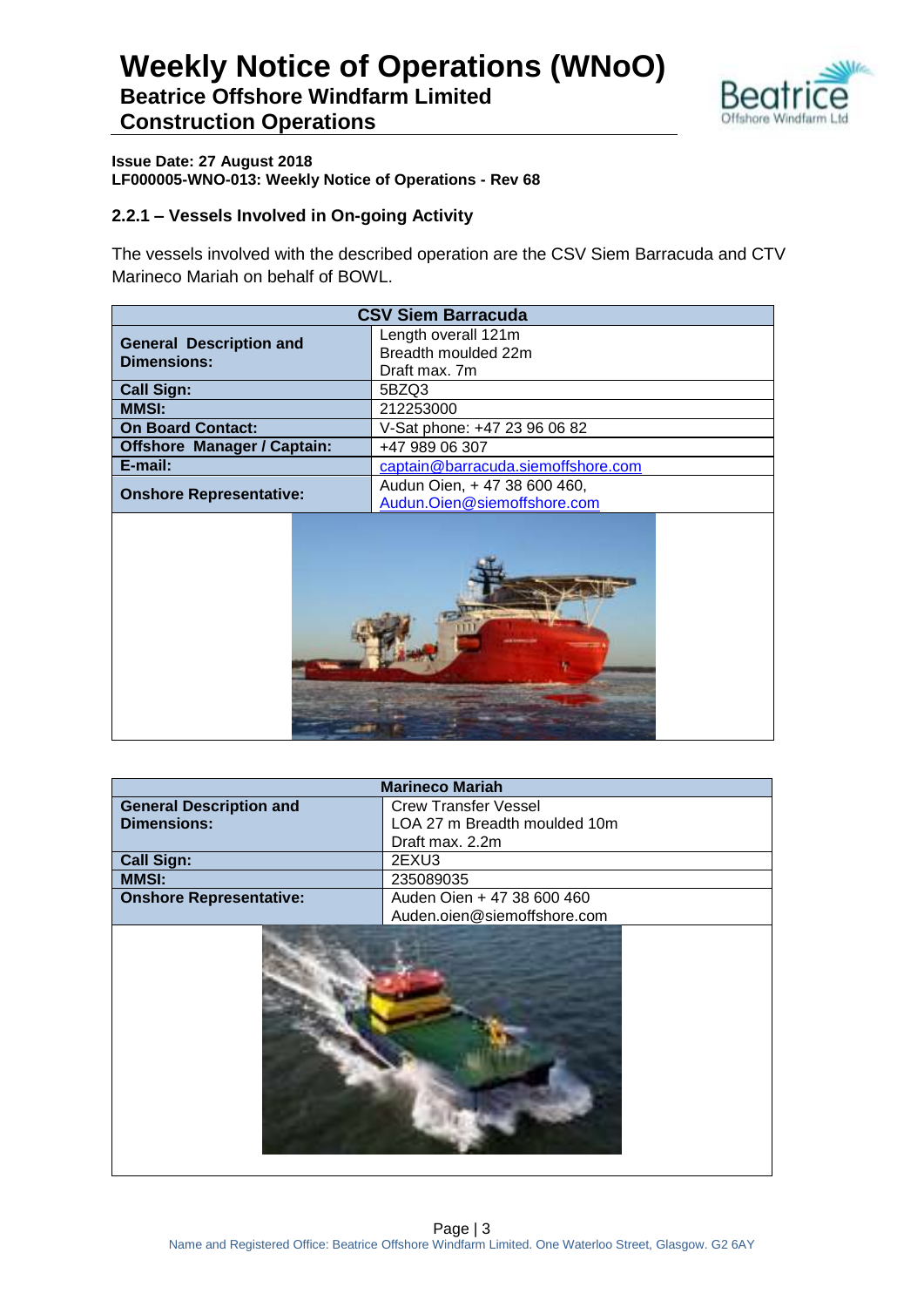### **Weekly Notice of Operations (WNoO) Beatrice Offshore Windfarm Limited**



## **Construction Operations**

#### **Issue Date: 27 August 2018 LF000005-WNO-013: Weekly Notice of Operations - Rev 68**

| <b>Olympic Commander</b>       |                                                |  |
|--------------------------------|------------------------------------------------|--|
| <b>General Description and</b> | Offshore Supply / Walk to Work Vessel          |  |
| <b>Dimensions:</b>             |                                                |  |
|                                |                                                |  |
| <b>Call Sign:</b>              | LISU <sub>3</sub>                              |  |
| <b>MMSI:</b>                   | 259298000                                      |  |
| <b>Onshore Representative:</b> | René Alferink / Vincent van Velsen             |  |
|                                | c/o Subsea 7 East Campus Arnhall Business Park |  |
|                                | Westhill Aberdeenshire AB32 6FE                |  |
|                                | Email: Beatrice-mc@shl.nl                      |  |
|                                |                                                |  |
|                                |                                                |  |

### **2.3 Offshore Transmission Modules (OTMs) Commissioning Works**

Siemens Transmission and Distribution Ltd (STDL) are carrying out commissioning works on OTM1 and OTM2 in preparation for the energisation of the system.

On the 31<sup>st</sup> May at 1800hrs the following assets came under the control of the SSE operational safety rules: Shunt Reactor 3, EC1, EC2 up to transition joint bay, Interconnector Cable, OTM1, OTM2, Cyan, Blue, Gold and Amber Strings.

On 27<sup>th</sup> July at 0600hrs the Lime and Maroon Strings came under the control of SSE operational safety rules.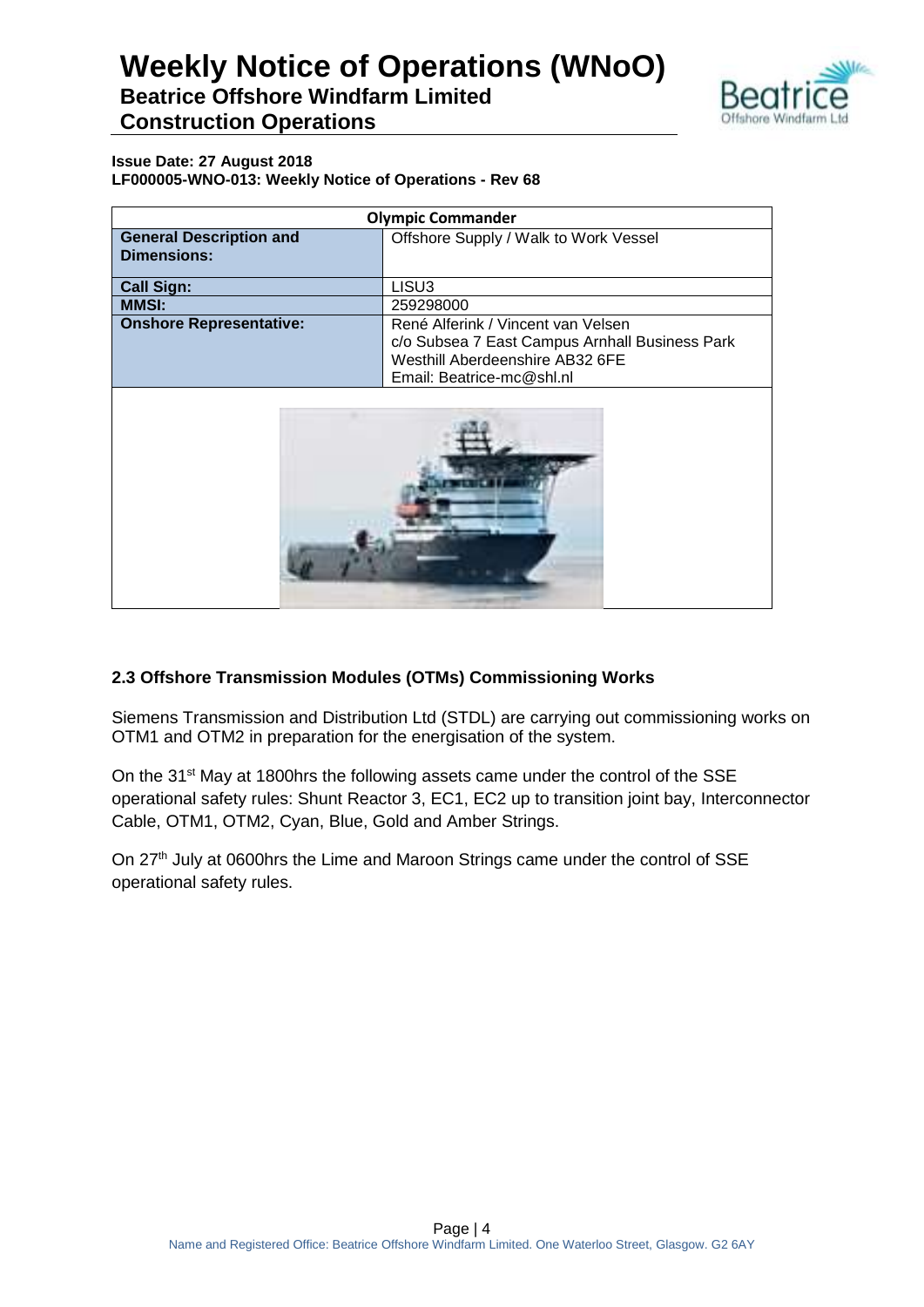### **Beatrice Offshore Windfarm Limited Construction Operations**



**Issue Date: 27 August 2018 LF000005-WNO-013: Weekly Notice of Operations - Rev 68**



**Fig. 3 OTM1**



**Fig. 4 OTM2**

The walk to work vessel, DP Gezina is providing accommodation and logistical support in the field.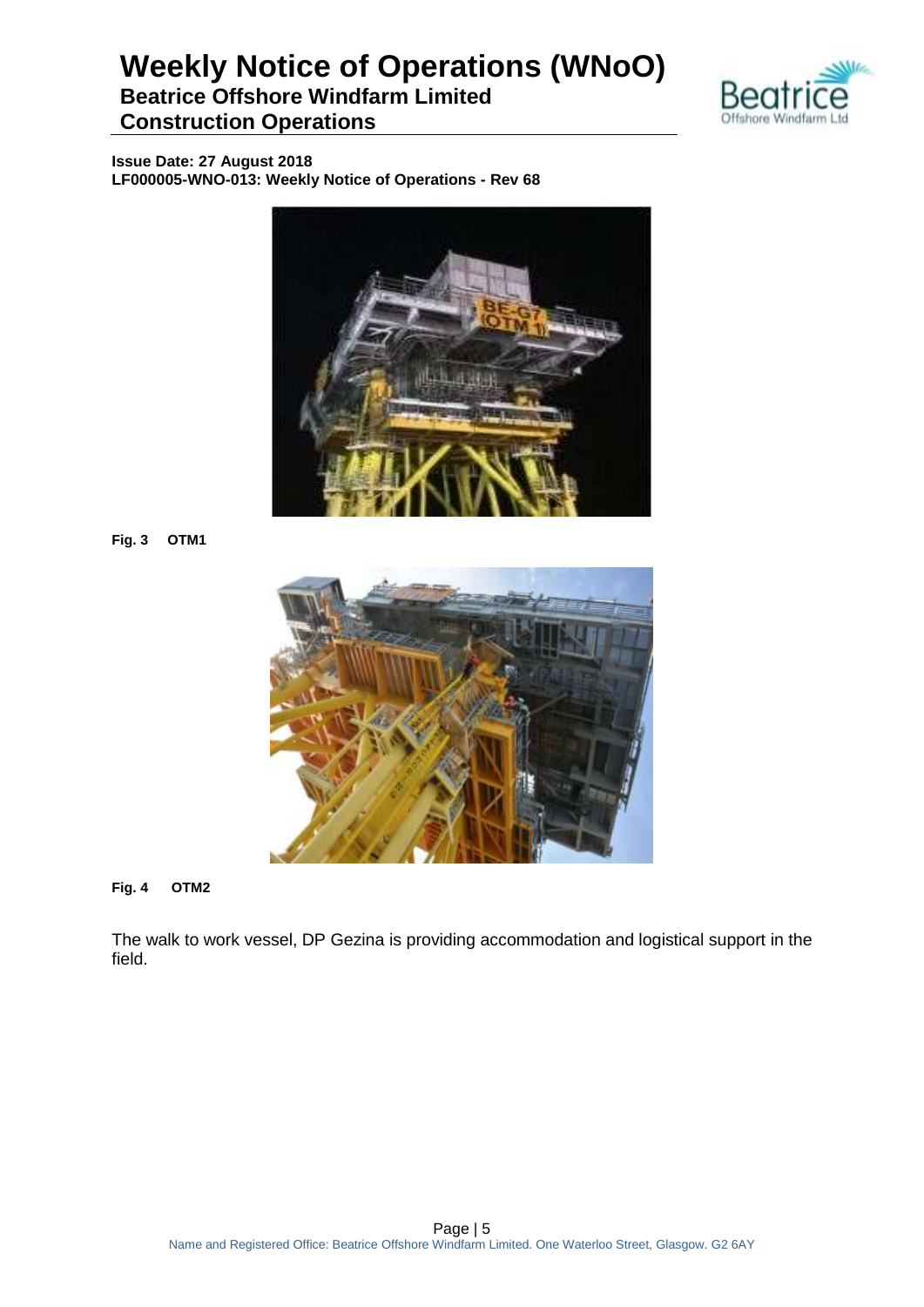

**Beatrice Offshore Windfarm Limited Construction Operations**

### **Issue Date: 27 August 2018 LF000005-WNO-013: Weekly Notice of Operations - Rev 68**

### **2.3.1 – Vessels Involved in Activity**

| <b>DP Gezina</b>                                     |                                                                                                                                                 |  |
|------------------------------------------------------|-------------------------------------------------------------------------------------------------------------------------------------------------|--|
| <b>General Description and</b><br><b>Dimensions:</b> | Walk to Work & Accommodation Vessel<br>L 70.1m, B 11.7m, D 3.1m                                                                                 |  |
| <b>Call Sign:</b>                                    | 9HA3317                                                                                                                                         |  |
| <b>MMSI:</b>                                         | 221497000                                                                                                                                       |  |
| <b>Onshore Representative:</b>                       | John Davidson<br><b>Offshore Project Manager</b><br>Siemens Transmission and Distribution Ltd<br>john.s.davidson@siemens.com<br>+44 7808 825987 |  |
|                                                      |                                                                                                                                                 |  |



### **2.4 Offshore Installation of Wind Turbines**

Siemens Gamesa Renewable Energy (SGRE) will supply and install 84 x 7.0 MW wind turbines in the Beatrice Offshore Windfarm (BOWL).

Wind turbine installation and commissioning works commenced offshore during July 2018, with completion of the installation expected in the Spring of 2019.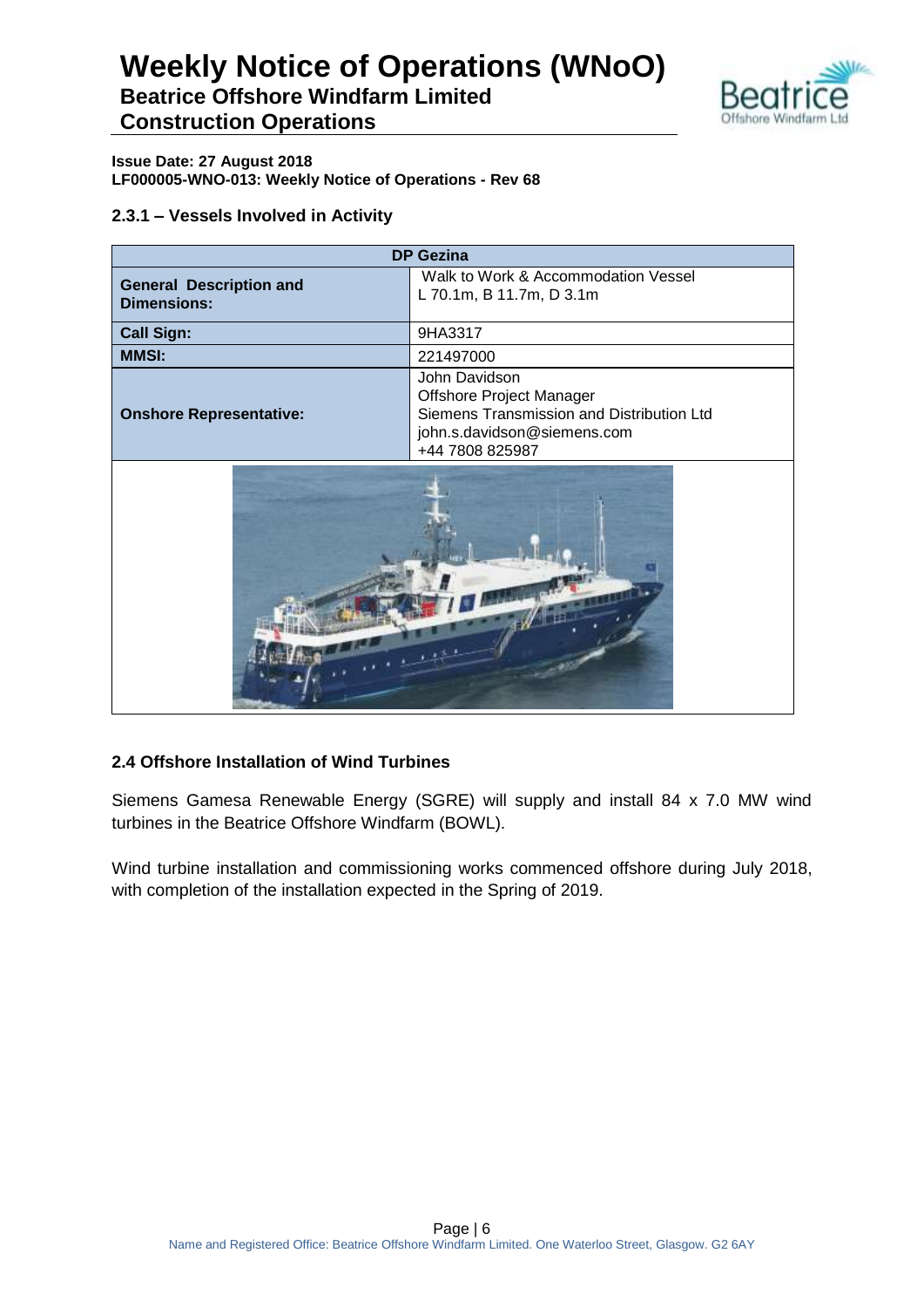### **Weekly Notice of Operations (WNoO) Beatrice Offshore Windfarm Limited**



**Construction Operations**

**Issue Date: 27 August 2018 LF000005-WNO-013: Weekly Notice of Operations - Rev 68**



**Fig. 5 Locations of WTG in the BOWL Construction Site**

### **Table 3 – WTG Installation and Commissioning Progress**

**Turbine installation completed at: 13 Locations**

**Turbine commissioning complete at: 00 Locations**

| <b>Location ID</b> | Latitude WGS84 | <b>Longitude WGS84</b>  | <b>WTG Installed</b> | <b>WTG</b><br><b>Commissioned</b> |
|--------------------|----------------|-------------------------|----------------------|-----------------------------------|
| BE-A5              | 58° 12.471' N  | $002^{\circ}$ 59.996' W |                      |                                   |
| BE-B <sub>5</sub>  | 58° 12.687' N  | 002° 58.873' W          |                      |                                   |
| BE-B6              | 58° 13.308' N  | 002° 58.664' W          |                      |                                   |
| BE-B7              | 58° 13.929' N  | $002^{\circ}$ 58.456' W |                      |                                   |
| BE-C4              | 58° 12.307' N  | 002° 57.948' W          |                      |                                   |
| BE-C <sub>5</sub>  | 58° 12.902' N  | 002° 57.749' W          |                      |                                   |
| BE-C6              | 58° 13.524' N  | 002° 57.541' W          |                      |                                   |
| BE-C7              | 58° 14.144' N  | $002^{\circ}$ 57.332' W |                      |                                   |
| BE-C8              | 58° 14.766' N  | 002° 57.124' W          |                      |                                   |
| BE-C9              | 58° 15.386' N  | 002° 56.915' W          |                      |                                   |
| BE-D3              | 58° 11.995' N  | $002^{\circ}$ 57.002' W | 20.08.2018           |                                   |
| BE-D4              | 58° 12.497' N  | 002° 56.834' W          |                      |                                   |
| BE-D5              | 58° 13.117' N  | $002^{\circ}$ 56.626' W |                      |                                   |
| BE-D6              | 58° 13.739' N  | 002° 56.417' W          |                      |                                   |
| BE-D7              | 58° 14.359' N  | $002^{\circ}$ 56.209' W |                      |                                   |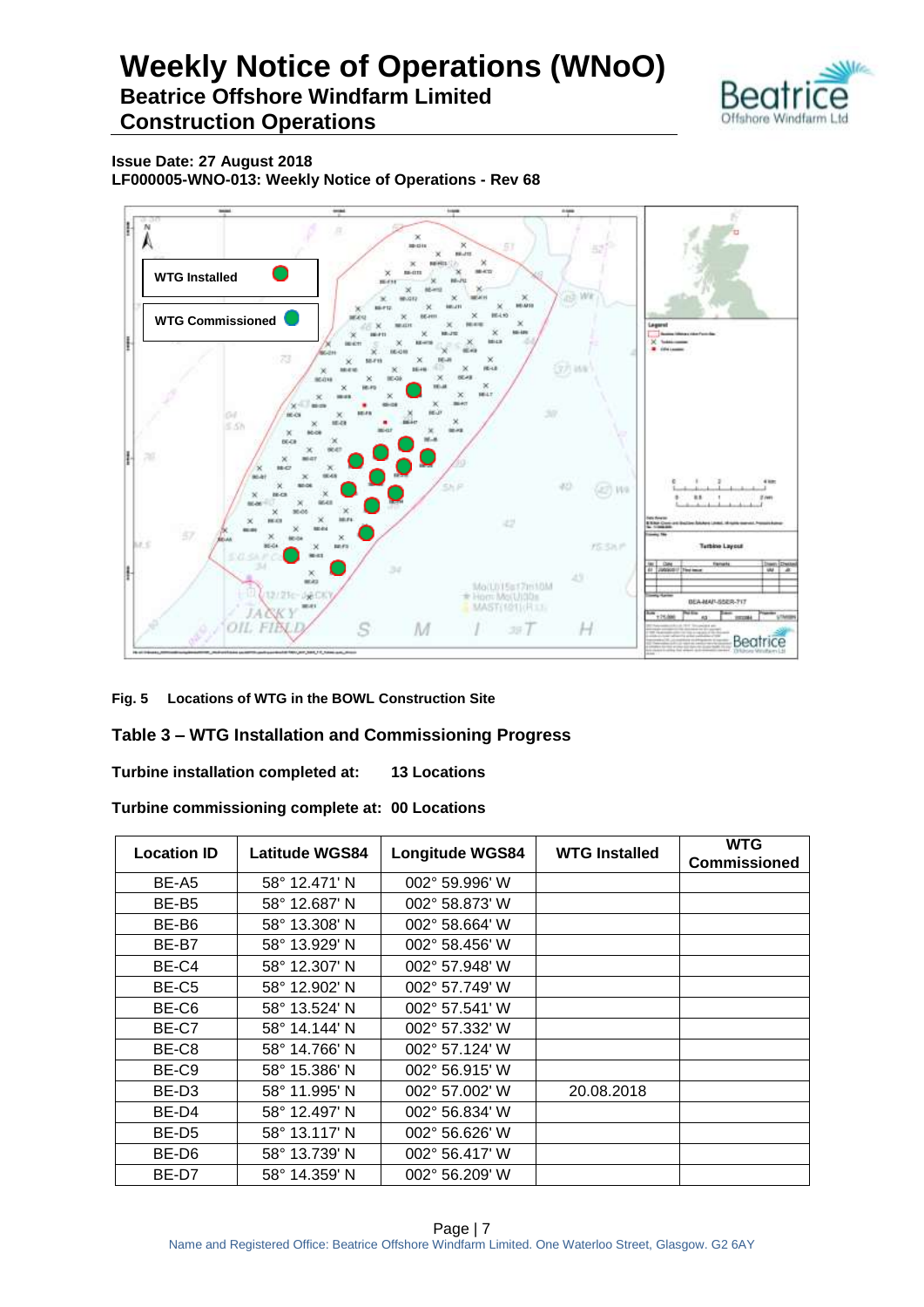

| <b>Location ID</b> | <b>Latitude WGS84</b> | <b>Longitude WGS84</b> | <b>WTG Installed</b> | <b>WTG</b><br><b>Commissioned</b> |
|--------------------|-----------------------|------------------------|----------------------|-----------------------------------|
| BE-D8              | 58° 14.981' N         | 002° 55.999' W         |                      |                                   |
| BE-D9              | 58° 15.602' N         | 002° 55.790' W         |                      |                                   |
| <b>BE-D10</b>      | 58° 16.223' N         | 002° 55.582' W         |                      |                                   |
| <b>BE-D11</b>      | 58° 16.844' N         | 002° 55.373' W         |                      |                                   |
| BE-E1              | 58° 10.900' N         | 002° 56.256' W         |                      |                                   |
| BE-E2              | 58° 11.470' N         | 002° 56.128' W         |                      |                                   |
| BE-E3              | 58° 12.090' N         | 002° 55.920' W         |                      |                                   |
| BE-E4              | 58° 12.712' N         | 002° 55.710' W         |                      |                                   |
| BE-E5              | 58° 13.333' N         | 002° 55.502' W         |                      |                                   |
| BE-E6              | 58° 13.954' N         | 002° 55.293' W         |                      |                                   |
| BE-E7              | 58° 14.575' N         | 002° 55.084' W         |                      |                                   |
| BE-E8              | 58° 15.196' N         | 002° 54.875' W         |                      |                                   |
| BE-E9              | 58° 15.817' N         | 002° 54.665' W         |                      |                                   |
| <b>BE-E10</b>      | 58° 16.438' N         | 002° 54.456' W         |                      |                                   |
| <b>BE-E11</b>      | 58° 17.059' N         | 002° 54.247' W         |                      |                                   |
| <b>BE-E12</b>      | 58° 17.680' N         | 002° 54.037' W         |                      |                                   |
| BE-F <sub>2</sub>  | 58° 11.685' N         | 002° 55.005' W         | 23.07.2018           |                                   |
| BE-F3              | 58° 12.306' N         | 002° 54.796' W         |                      |                                   |
| BE-F4              | 58° 12.927' N         | 002° 54.588' W         |                      |                                   |
| BE-F5              | 58° 13.548' N         | 002° 54.378' W         | 22.08.2018           |                                   |
| BE-F6              | 58° 14.168' N         | 002° 54.169' W         | 23.08.2018           |                                   |
| BE-F9              | 58° 16.031' N         | 002° 53.540' W         |                      |                                   |
| <b>BE-F10</b>      | 58° 16.653' N         | 002° 53.330' W         |                      |                                   |
| <b>BE-F11</b>      | 58° 17.274' N         | 002° 53.120' W         |                      |                                   |
| <b>BE-F12</b>      | 58° 17.894' N         | 002° 52.911' W         |                      |                                   |
| <b>BE-F13</b>      | 58° 18.516' N         | 002° 52.701' W         |                      |                                   |
| BE-G3              | 58° 12.544' N         | 002° 53.726' W         | 14.08.2018           |                                   |
| BE-G4              | 58° 13.142' N         | 002° 53.464' W         | 12.08.2018           |                                   |
| BE-G5              | 58° 13.762' N         | 002° 53.254' W         | 02.08.2018           |                                   |
| BE-G6              | 58° 14.384' N         | 002° 53.044' W         | 24.07.2017           |                                   |
| BE-G8              | 58° 15.625' N         | 002° 52.625' W         |                      |                                   |
| BE-G9              | 58° 16.247' N         | 002° 52.415' W         |                      |                                   |
| <b>BE-G10</b>      | 58° 16.867' N         | 002° 52.204' W         |                      |                                   |
| <b>BE-G11</b>      | 58° 17.488' N         | 002° 51.994' W         |                      |                                   |
| <b>BE-G12</b>      | 58° 18.109' N         | 002° 51.784' W         |                      |                                   |
| <b>BE-G13</b>      | 58° 18.730' N         | 002° 51.574' W         |                      |                                   |
| <b>BE-G14</b>      | 58° 19.351' N         | 002° 51.362' W         |                      |                                   |
| BE-H4              | 58° 13.356' N         | 002° 52.339' W         | 03.08.2018           |                                   |
| BE-H <sub>5</sub>  | 58° 13.977' N         | 002° 52.130' W         | 20.05.2018           |                                   |
| BE-H <sub>6</sub>  | 58° 14.598' N         | 002° 51.920' W         | 19.07.2018           |                                   |
| BE-H7              | 58° 15.219' N         | 002° 51.709' W         |                      |                                   |
| BE-H <sub>8</sub>  | 58° 15.840' N         | 002° 51.499' W         | 16.08.2018           |                                   |
| BE-H <sub>9</sub>  | 58° 16.461' N         | 002° 51.289' W         |                      |                                   |
| <b>BE-H10</b>      | 58° 17.082' N         | 002° 51.079' W         |                      |                                   |
| <b>BE-H11</b>      | 58° 17.703' N         | 002° 50.867' W         |                      |                                   |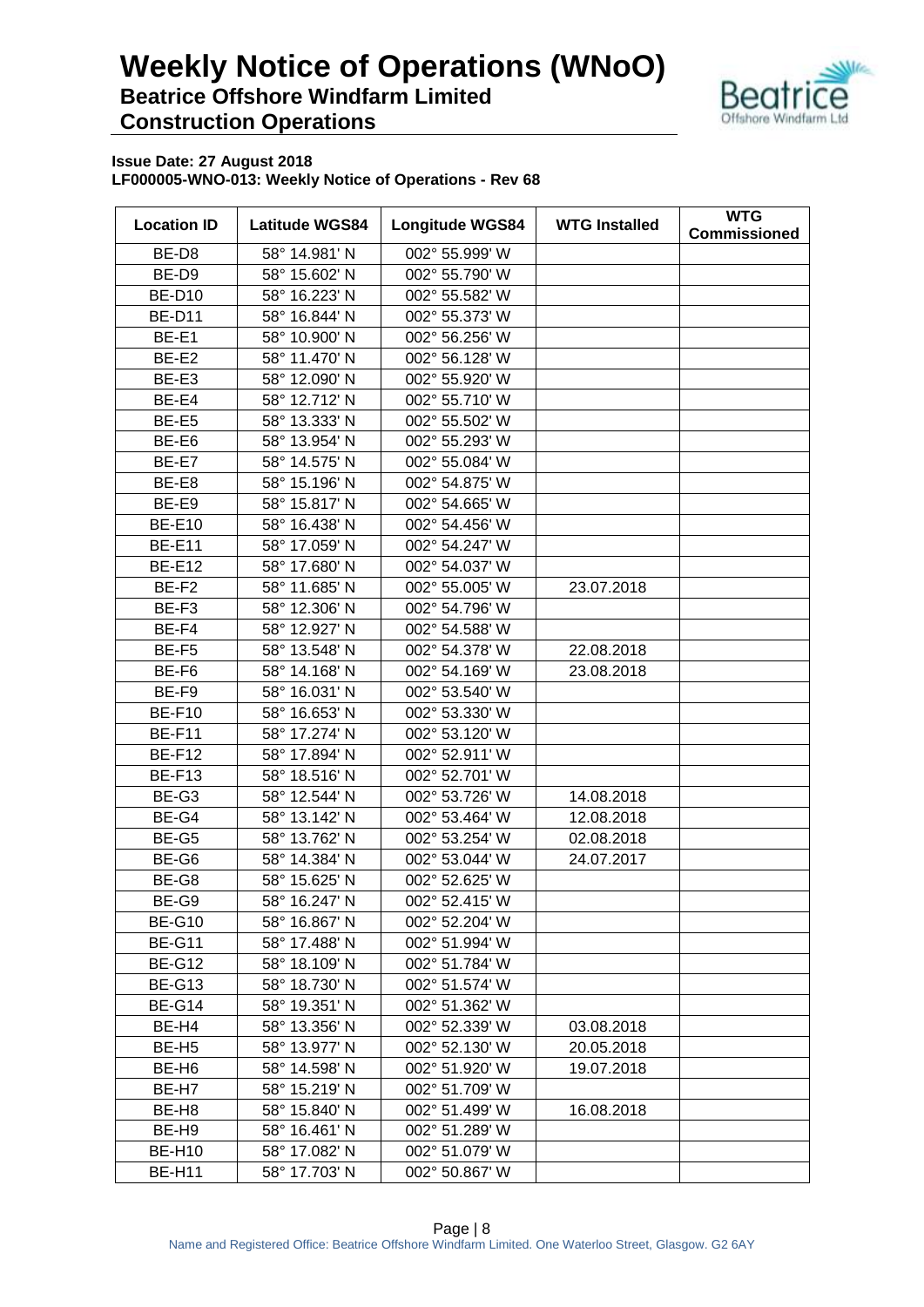

**Issue Date: 27 August 2018 LF000005-WNO-013: Weekly Notice of Operations - Rev 68**

| <b>Location ID</b> | <b>Latitude WGS84</b> | <b>Longitude WGS84</b> | <b>WTG Installed</b> | <b>WTG</b><br><b>Commissioned</b> |
|--------------------|-----------------------|------------------------|----------------------|-----------------------------------|
| <b>BE-H12</b>      | 58° 18.324' N         | 002° 50.657' W         |                      |                                   |
| <b>BE-H13</b>      | 58° 18.944' N         | 002° 50.446' W         |                      |                                   |
| BE-J <sub>5</sub>  | 58° 14.192' N         | 002° 51.005' W         | 14.07.2018           |                                   |
| BE-J6              | 58° 14.812' N         | 002° 50.795' W         |                      |                                   |
| BE-J7              | 58° 15.433' N         | 002° 50.585' W         |                      |                                   |
| BE-J8              | 58° 16.055' N         | 002° 50.373' W         |                      |                                   |
| BE-J9              | 58° 16.675' N         | 002° 50.163' W         |                      |                                   |
| <b>BE-J10</b>      | 58° 17.296' N         | 002° 49.952' W         |                      |                                   |
| <b>BE-J11</b>      | 58° 17.917' N         | 002° 49.741' W         |                      |                                   |
| <b>BE-J12</b>      | 58° 18.538' N         | 002° 49.530' W         |                      |                                   |
| <b>BE-J13</b>      | 58° 19.159' N         | 002° 49.319' W         |                      |                                   |
| BE-K6              | 58° 15.027' N         | 002° 49.669' W         |                      |                                   |
| BE-K7              | 58° 15.648' N         | 002° 49.459' W         |                      |                                   |
| BE-K8              | 58° 16.269' N         | 002° 49.247' W         |                      |                                   |
| BE-K9              | 58° 16.890' N         | 002° 49.036' W         |                      |                                   |
| <b>BE-K10</b>      | 58° 17.510' N         | 002° 48.825' W         |                      |                                   |
| <b>BE-K11</b>      | 58° 18.131' N         | 002° 48.614' W         |                      |                                   |
| <b>BE-K12</b>      | 58° 18.752' N         | 002° 48.403' W         |                      |                                   |
| BE-L7              | 58° 15.862' N         | 002° 48.333' W         |                      |                                   |
| BE-L8              | 58° 16.482' N         | 002° 48.122' W         |                      |                                   |
| BE-L9              | 58° 17.104' N         | 002° 47.910' W         |                      |                                   |
| <b>BE-L10</b>      | 58° 17.724' N         | 002° 47.698' W         |                      |                                   |
| BE-M9              | 58° 17.317' N         | 002° 46.784' W         |                      |                                   |
| <b>BE-M10</b>      | 58° 17.938' N         | 002° 46.571' W         |                      |                                   |

### **2.4.1 Activity Description**

On behalf of BOWL, Siemens Gamesa Renewable Energy (SGRE) will supply 84 x SWT -7.0- 154, 7MW Wind Turbine Generators to the laydown and assembly yard at Nigg Energy Park, in the Moray Firth.

Following pre-assembly, five sets of WTGs will be loaded onto the Offshore Installation / Jack up vessel Pacific Orca. The vessel will transport the WTGs to the BOWL construction site, installing each of the structures in a pre-programmed installation sequence.

The installation programme commenced in July 2018 and will continue to completion in Spring 2019.

The commissioning works will be carried out using a combination of the Walk to Work (W2W) vessel Island Crown and crew transfer vessels (CTVs), Fob Swath 3 and Seacat Resolute.

SGRE will also install and commission the Supervisory Control and Data Acquisition (SCADA) system for the operation of the WTGs.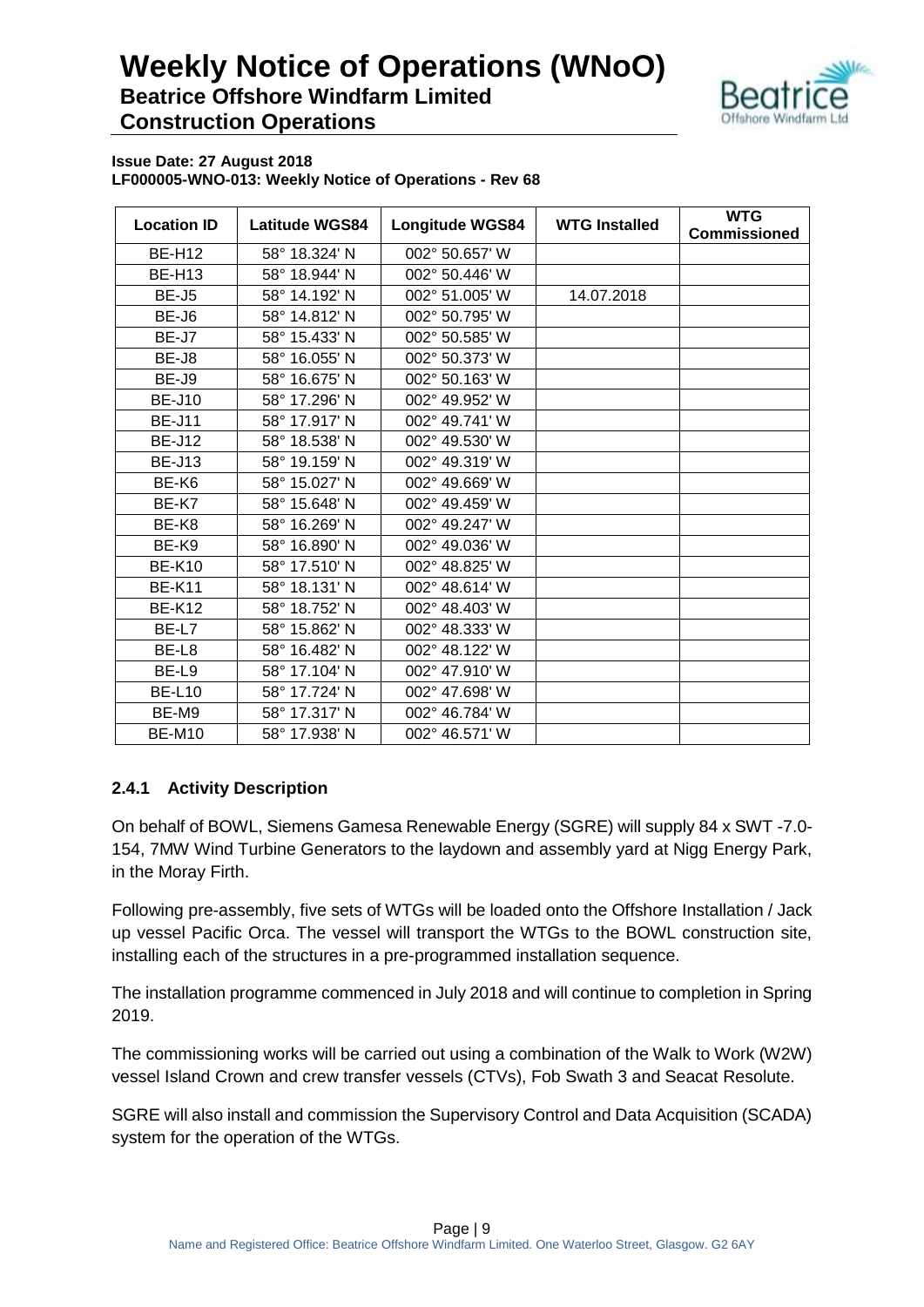

**Beatrice Offshore Windfarm Limited Construction Operations**

**Issue Date: 27 August 2018 LF000005-WNO-013: Weekly Notice of Operations - Rev 68**



### **Fig. 6 Siemens SWT-7.0-154 WTG**

### **2.4.2 Vessels Involved in Activity**

The Offshore Supply Ship / Jack-up Pacific Orca will carry out the installation of the 84 WTG. The commissioning works for the WTG will then be carried out using the W2W vessel Island Crown and CTVs Seacat Resolute and Fob Swath 3.

| <b>Pacific Orca</b>                                                                                                                                                                                                             |           |  |
|---------------------------------------------------------------------------------------------------------------------------------------------------------------------------------------------------------------------------------|-----------|--|
| <b>General Description and</b><br>Offshore Installation / Jack up Vessel 161m x 49m<br><b>Dimensions:</b>                                                                                                                       |           |  |
| <b>Call Sign:</b><br>5BRE3                                                                                                                                                                                                      |           |  |
| <b>MMSI:</b>                                                                                                                                                                                                                    | 210548000 |  |
| Gert Christensen, Marine Operation Manager<br>Siemens Gamesa Renewable Energy A/S<br>Fiskergade 1-9, 7100 Vejle, Denmark<br><b>Onshore Representative:</b><br>Mobile: +45 24295577<br>mailto:gert.christensen@siemensgamesa.com |           |  |
|                                                                                                                                                                                                                                 |           |  |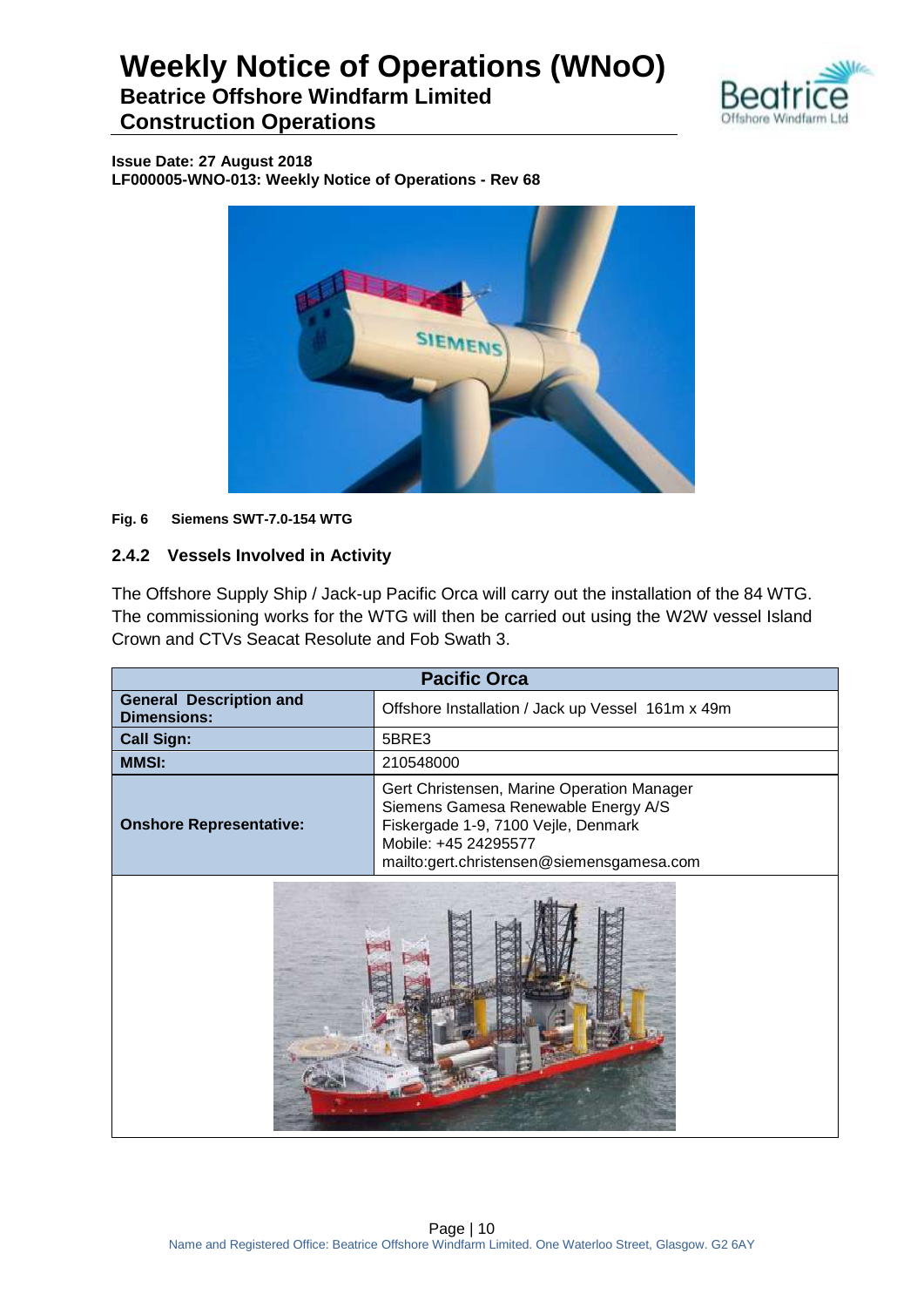

### **Beatrice Offshore Windfarm Limited Construction Operations**

| <b>Island Crown</b>                        |                                                                                                                                                                                               |  |
|--------------------------------------------|-----------------------------------------------------------------------------------------------------------------------------------------------------------------------------------------------|--|
| <b>General Description and Dimensions:</b> | Accommodation and 'Walk to Work' vessel<br>L:96.8m / B:20m                                                                                                                                    |  |
| <b>Call Sign:</b>                          | LACO <sub>8</sub>                                                                                                                                                                             |  |
| <b>MMSI:</b>                               | 257245000                                                                                                                                                                                     |  |
| <b>Onshore Representative:</b>             | Gert Christensen, Marine Operation Manager<br>Siemens Gamesa Renewable Energy A/S<br>Fiskergade 1-9, 7100 Vejle, Denmark<br>Mobile: +45 24295577<br>mailto:gert.christensen@siemensgamesa.com |  |



| <b>Fob Swath 3</b>                         |                                            |
|--------------------------------------------|--------------------------------------------|
| <b>General Description and Dimensions:</b> | Crew Transfer Vessel (CTV)                 |
|                                            | L: 25m / B: 11m                            |
| <b>Call Sign:</b>                          | OUWY2                                      |
| <b>MMSI:</b>                               | 219460000                                  |
|                                            | Gert Christensen, Marine Operation Manager |
|                                            | Siemens Gamesa Renewable Energy A/S        |
| <b>Onshore Representative:</b>             | Fiskergade 1-9, 7100 Vejle, Denmark        |
|                                            | Mobile: +45 24295577                       |
|                                            | mailto:gert.christensen@siemensgamesa.com  |
|                                            |                                            |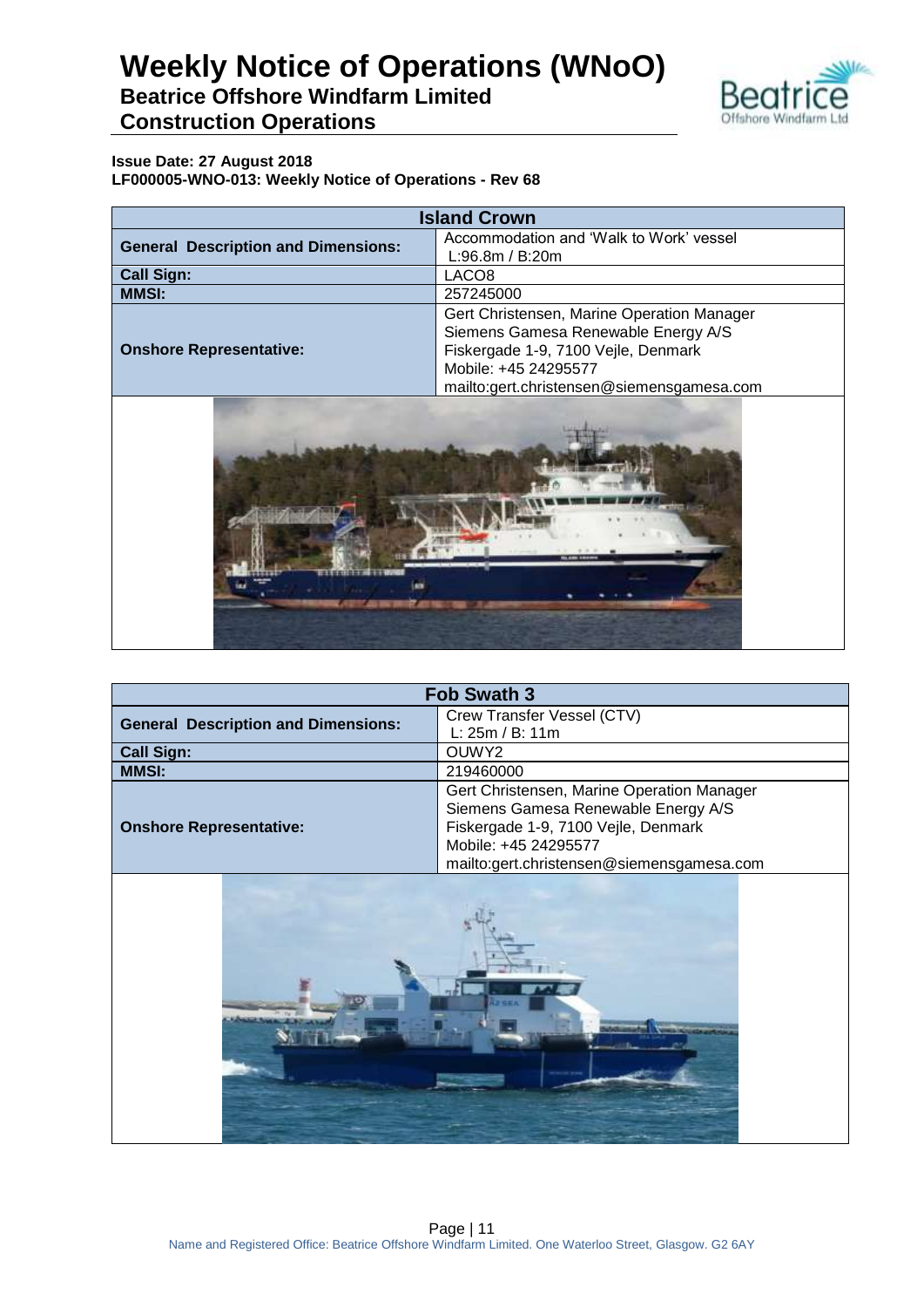

**Beatrice Offshore Windfarm Limited Construction Operations**

**Issue Date: 27 August 2018 LF000005-WNO-013: Weekly Notice of Operations - Rev 68**

| <b>Seacat Resolute</b>                     |                                            |
|--------------------------------------------|--------------------------------------------|
| <b>General Description and Dimensions:</b> | Crew Transfer Vessel (CTV)                 |
|                                            | L: 25m / B: 11m                            |
| <b>Call Sign:</b>                          | 2FWR9                                      |
| <b>MMSI:</b>                               | 235094873                                  |
|                                            | Gert Christensen, Marine Operation Manager |
|                                            | Siemens Gamesa Renewable Energy A/S        |
| <b>Onshore Representative:</b>             | Fiskergade 1-9, 7100 Vejle, Denmark        |
|                                            | Mobile: +45 24295577                       |
|                                            | mailto:gert.christensen@siemensgamesa.com  |
|                                            |                                            |

### **2.5 Scientific Equipment Removal & Service and Re-installation**

Currently the University of Aberdeen has only four sets of acoustic loggers located within the BOWL construction site.

| <b>Name</b> |               | As laid coordinates<br>(WGS84 datum) | Characteristics              |
|-------------|---------------|--------------------------------------|------------------------------|
| 160         | 58° 17.648' N | $2^{\circ}$ 49.931' W                | Subsurface with transponder. |
| 161         | 58° 12.933' N | $2^{\circ}$ 55.954' W                | Subsurface with transponder. |
| 162         | 58° 18.176' N | $2^{\circ}$ 54.124' W                | Subsurface with transponder. |
| 164         | 58° 12.830' N | $2^{\circ}$ 51.669' W                | Subsurface with transponder  |

The moorings support sound recording equipment and acoustic loggers that record echolocation clicks of dolphins and porpoises (see images as the foot of this notice) Subsurface moorings fitted with acoustic releases extend no more than three metres vertically from the seabed. Subsurface moorings without acoustic releases extend no more than two metres vertically from the seabed.

A Notice to Mariners will be issued when the moorings are permanently discontinued.

For information and enquiries please contact:

Tim Candido- Barton, Lighthouse Field Station, University of Aberdeen,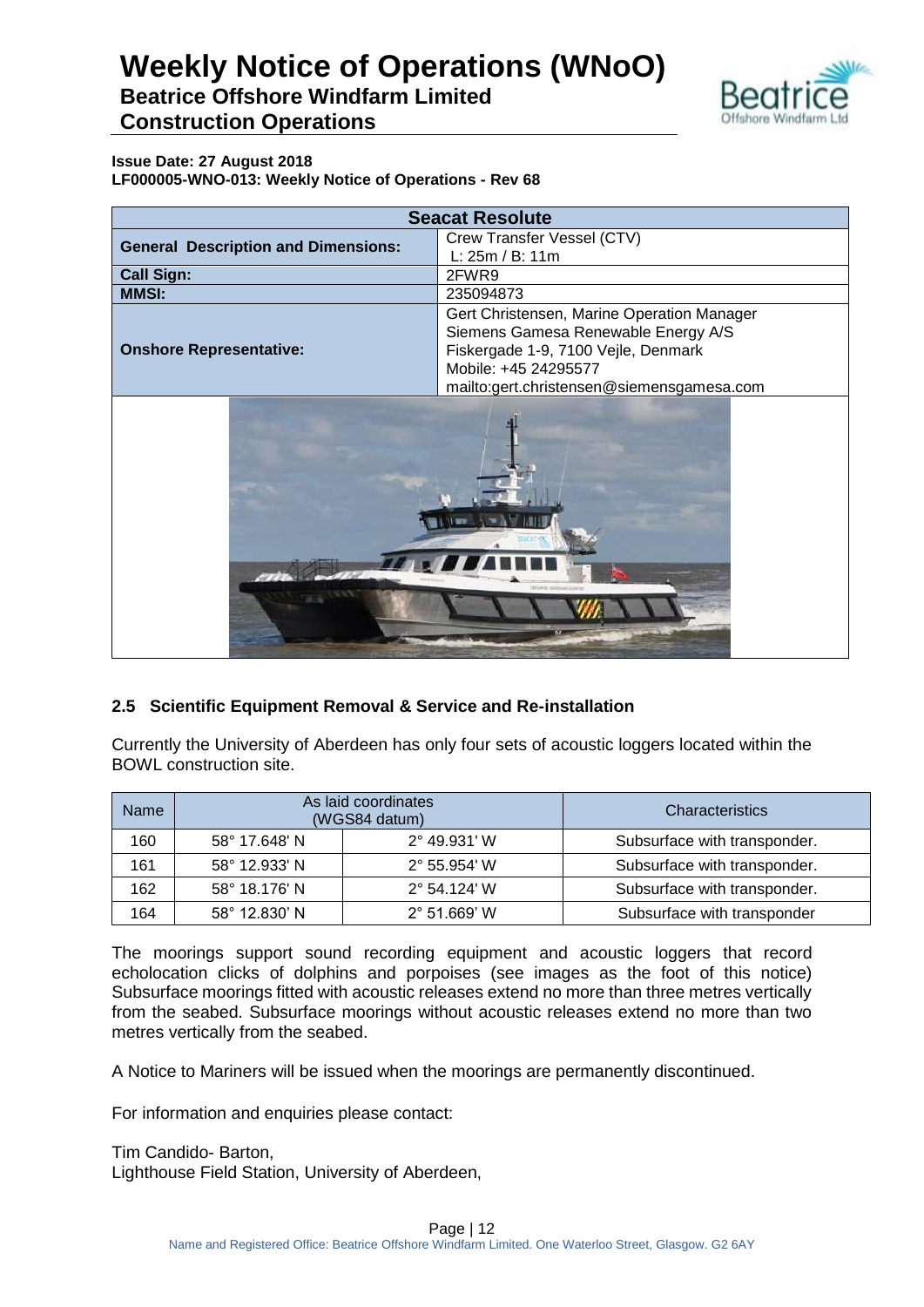**Beatrice Offshore Windfarm Limited Construction Operations**



**Issue Date: 27 August 2018 LF000005-WNO-013: Weekly Notice of Operations - Rev 68**

George Street, Cromarty, Ross-shire, IV11 8YL. Tel: +44 (0)1381 600548. [t.r.barton@abdn.ac.uk](mailto:t.r.barton@abdn.ac.uk)

Acoustic logger<br>(600 x 95mm)



Sound Recorder  $(900 \times 170$ mm)



Sound recorder  $(200 \times 60$ mm)

#### **Fig. 7 Examples of equipment which the above moorings support**



**Fig. 8 Scientific equipment locations (remaining locations in red)**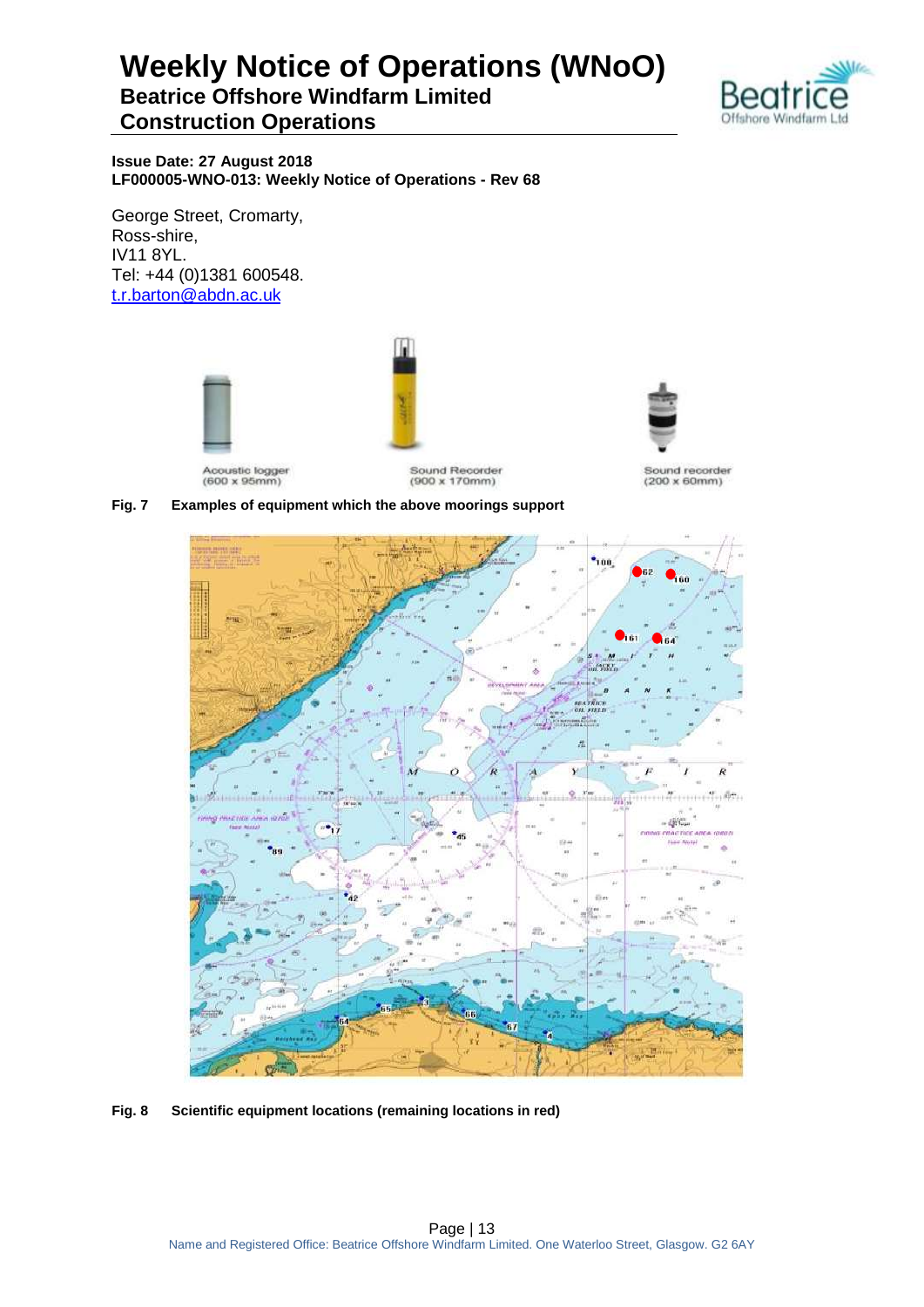

**Issue Date: 27 August 2018 LF000005-WNO-013: Weekly Notice of Operations - Rev 68**

### **3. General Safety Advice**

All vessels engaged in the activity will exhibit appropriate lights and shapes prescribed by the International Regulations for Preventing Collisions at Sea; relative to their operations. All vessels engaged in the activity will also transmit an Automatic Identification System (AIS) message.

The Secretary of State has authorised the use of the following safety zones as per Notice to Mariners LF000005-NTM-004.

- 1. 500 metres radius around each wind turbine, offshore transformer module and / or their substructures and foundations comprising the Beatrice Offshore Wind Farm whilst work is being performed as indicated by the presence of construction vessels.
- 2. 50 metres radius around each wind turbine, offshore transformer module and / or their substructure and foundations installed but waiting to be commissioned as part of the Beatrice Offshore Wind Farm.

ALL VESSELS ARE REQUESTED to give all construction and support vessels a wide berth.

MARINERS ARE REMINDED to navigate with caution and keep continued watch on VHF Ch. 70 / 16 when navigating the area.

### **4. Guard Vessel Deployment**

The guard vessel currently is Horizon II and she can be contacted on VHF Ch.16

| <b>Project:</b>               | Beatrice Offshore Windfarm Guard Vessel Deployment.                  |
|-------------------------------|----------------------------------------------------------------------|
| Contractor:                   | <b>SHL</b>                                                           |
| <b>Contract Purpose:</b>      | Guard Vessel for the Windfarm site.                                  |
| Area:                         | BOWL construction site: within the array cable routes and foundation |
|                               | locations. (See Fig 1 for details)                                   |
| <b>Deployment Dates:</b>      | $1st$ April 2017 – TBC.                                              |
| <b>Deployment Vessel (s):</b> | Various on a continuous 21 day rotation.                             |
| <b>Equipment:</b>             | N/A                                                                  |

On behalf of BOWL, Seaway Heavy Lifting has contracted the Scottish Fishermen's Federation (SFF) to provide guard vessels during the piling and foundation installation campaigns.

The guard vessel's primary duty is security of the construction site by informing and warning non-construction vessels of the ongoing activities and associated Safety Zones.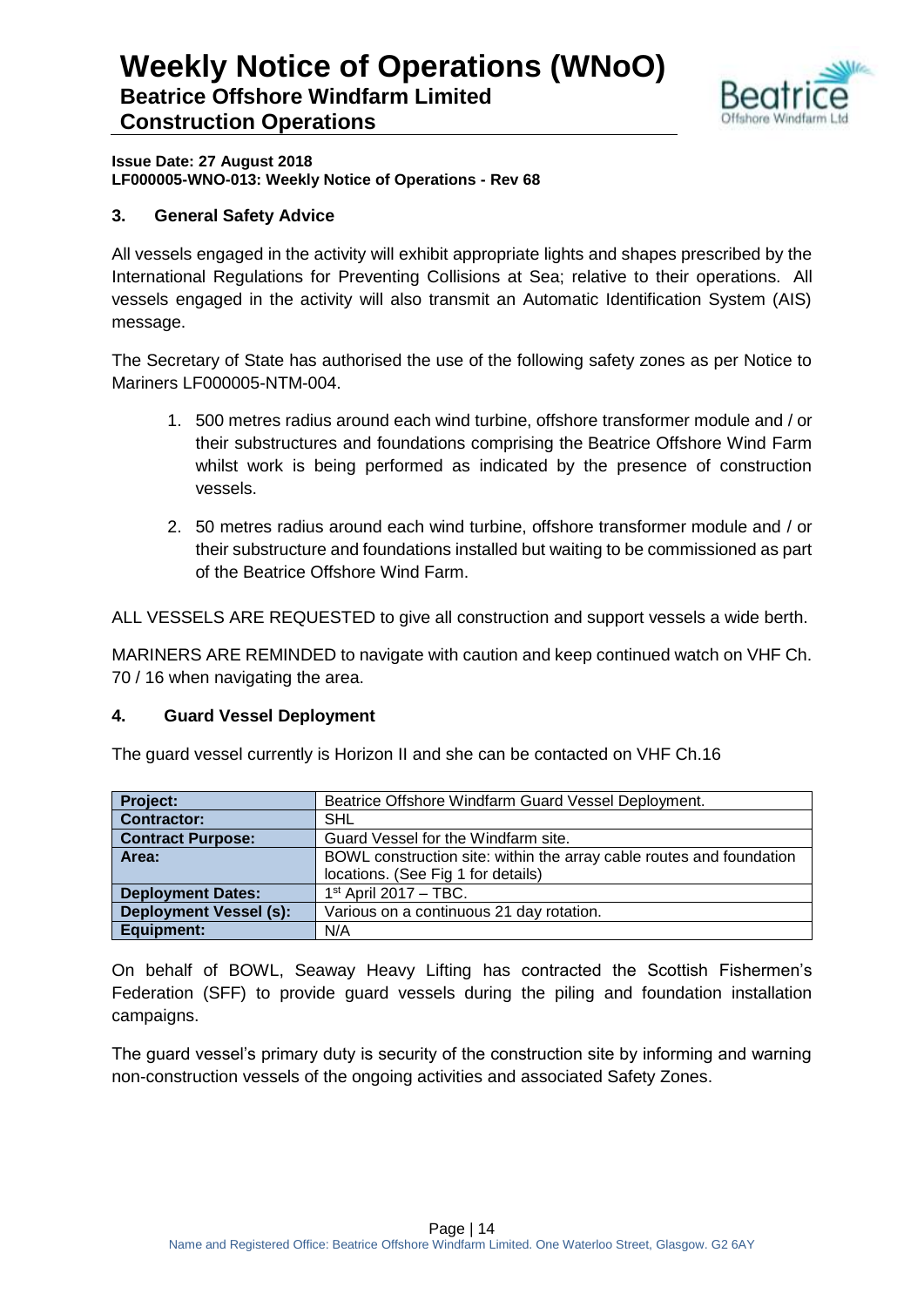

**Issue Date: 27 August 2018 LF000005-WNO-013: Weekly Notice of Operations - Rev 68**

### **5. Fisheries Liaison**

Fisheries liaison associated with the activity will be co-ordinated by Brown and May Marine. For any commercial fishery queries please contact: Alex Winrow-Giffin, telephone: +44 (0)1379 872144 and mobile: +44 (0)7760 160039. [alex@brownmay.com](mailto:alex@brownmay.com)

All vessels are to be aware that there has been increased fishing activity close to the BOWL site and vessels may encounter static fishing gear whilst transiting to and from the site. Vessels sheltering to the South and West of the site should pay particular attention and keep a sharp lookout for such static fishing gear. Vessels are reminded that there are recommended transit routes to site, which should help avoid the areas of known fishing activity.

### **6. Distribution List**

The distribution of this notice is as per email recipient's header. A central list of recipients is maintained by the Marine Coordinator. If you are not the appropriate recipient of these notices or do not wish to receive the notices in the future, please contact us at the address included in Section 1 of this notice.

### **7. Website**

The official website of Beatrice Offshore Windfarm Limited can be found at:

### **https://www.beatricewind.com**

This contains all Notices to Mariners (NtM) published by BOWL and all Weekly Notices of Operations, together with a large amount of general information about the Project.

There is also a Twitter feed at [https://twitter.com/beatricewind.](https://twitter.com/beatricewind)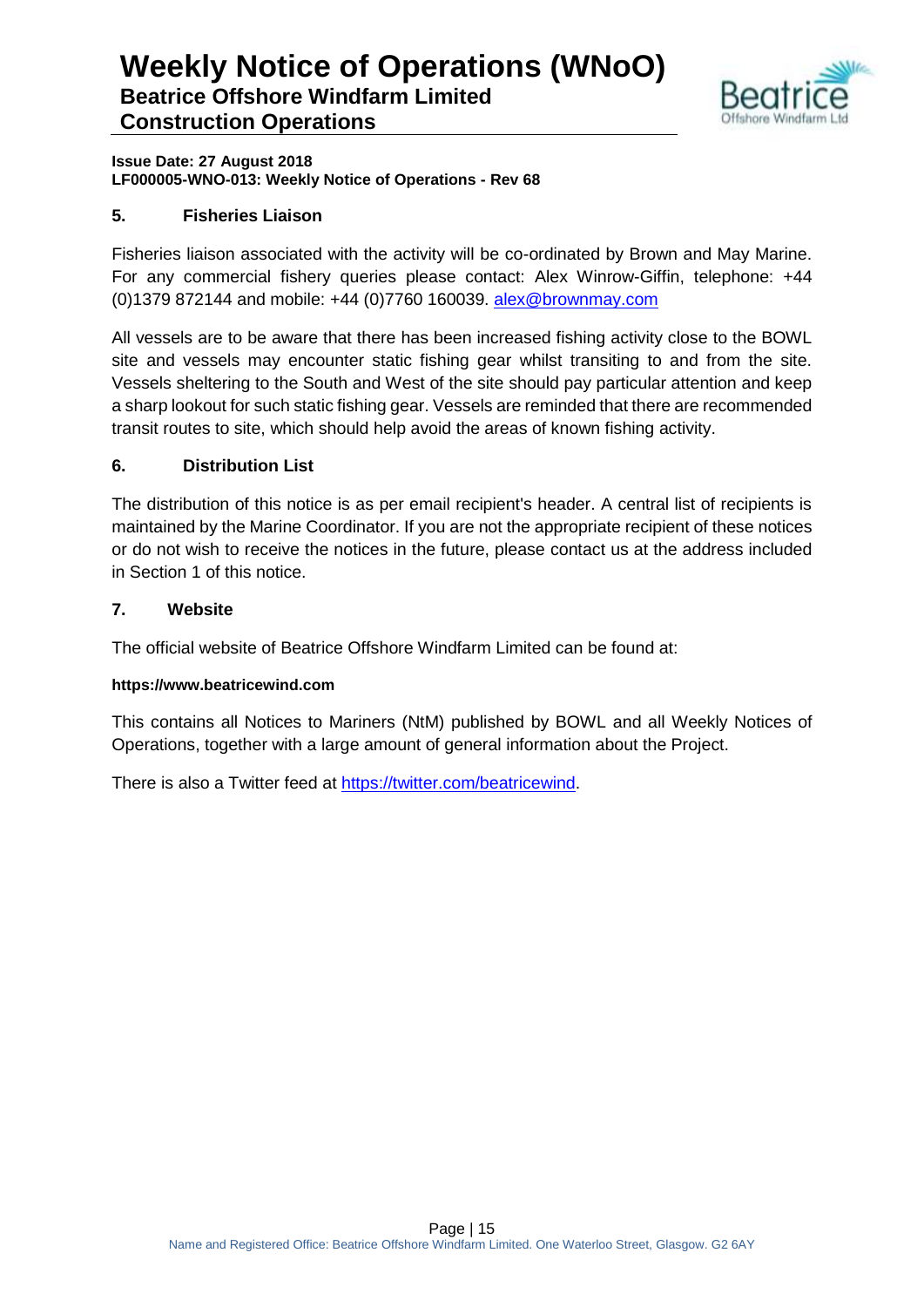**Beatrice Offshore Windfarm Limited Construction Operations**



| No Ref               | <b>Vessel Picture</b> | Vessel Name / Flag  | <b>Type / Function</b><br>$\cdot$ | Operator                                                           | Contact / contact details                                                                                                                                                                      | Call sign / MMSL/<br><b>IMO</b> | LOA (m) Beam (m)<br>Draft (m) | Date on Site | <b>Marine Licence</b><br>applicable |
|----------------------|-----------------------|---------------------|-----------------------------------|--------------------------------------------------------------------|------------------------------------------------------------------------------------------------------------------------------------------------------------------------------------------------|---------------------------------|-------------------------------|--------------|-------------------------------------|
| $\ddot{\phantom{1}}$ |                       | <b>Island Crown</b> | Walk to work WTG<br>commisioning  | Stälhaugen 12, 6065 Ulsteinvik,<br>Norway +47 70400000             | <b>Gert Christensen</b><br><b>Marine Operations Manager</b><br>Siemens Gamesa Renewable Energy<br>Fiskergade 1-9 7100 Veile<br>DEHMARK<br>gert.christensen@siemensgamesa.com<br>+ 46 242 95677 | LACOS / 257245000               | $96 \times 20$ m              | 15.07.2018   | <b>OWNF</b>                         |
| $\mathbf{z}$         |                       | <b>Rix Lion</b>     | Crew Transfer Vessel / CTV        | Seaway Heavy Lifting (SHL)                                         | Rene Alferink / Vincent van Velsen (SHL)<br>c/o Subsea 7 East Campus Arnhall<br><b>Business Park Westhill,</b><br>Aberdeenshire, AB32 6FE<br>Email, beatrice-mc@shl.nl                         | ZHOH3 / 235105282               | 26 x 10 x 2.5m                | 06.04.2018   | OWF                                 |
| 3                    |                       | <b>Rix Panther</b>  | <b>Crew Transfer Vessel / CTV</b> | Seaway Heavy Lifting (SHL)                                         | Rene Alferink / Vincent van Velsen (SHL)<br>cio Subsea 7 East Campus Arnhall<br><b>Business Park Westhill</b><br>Aberdeenshire, AB32 6FE<br>Email. beatrice-mc@shl.nl                          | 2FRT9/233093688                 | $19 \times 8m$                | 04.05.2018   | OWF                                 |
|                      |                       | Seacat Intrepid     | Crew Transfer Vessel / CTV        | <b>Seacat Services Ltd</b>                                         | Andrew Link<br>Operations Manager, Seacat Services<br>t til<br>2 Mariners Way, Cowes, Isle of Wight<br>+44 (0)1983 475315<br>operations@seacatservices.co.uk                                   | 2HMU6 / 235107284               | 27 x 10 x 1.5m                | 25.09.2017   | OWE & OITW                          |
|                      |                       | Marineco Mariah     | Crew Transfer Vessel / CTV        | Seaway Heavy Lifting (SHL) for<br><b>Siem Offshore Contractors</b> | Rene Alferink / Vincent van Velsen (SHL)<br>c/o Subsea 7 East Campus Arnhall<br><b>Business Park Westhill</b><br>Aberdeenshire, AB32 6FE<br>Email, beatrice-mc@shl.nl                          | 2EXU3 / 235009035<br>9638240    | 27 x 10 x 2.2m                | 18.06.2018   | <b>OWNE</b>                         |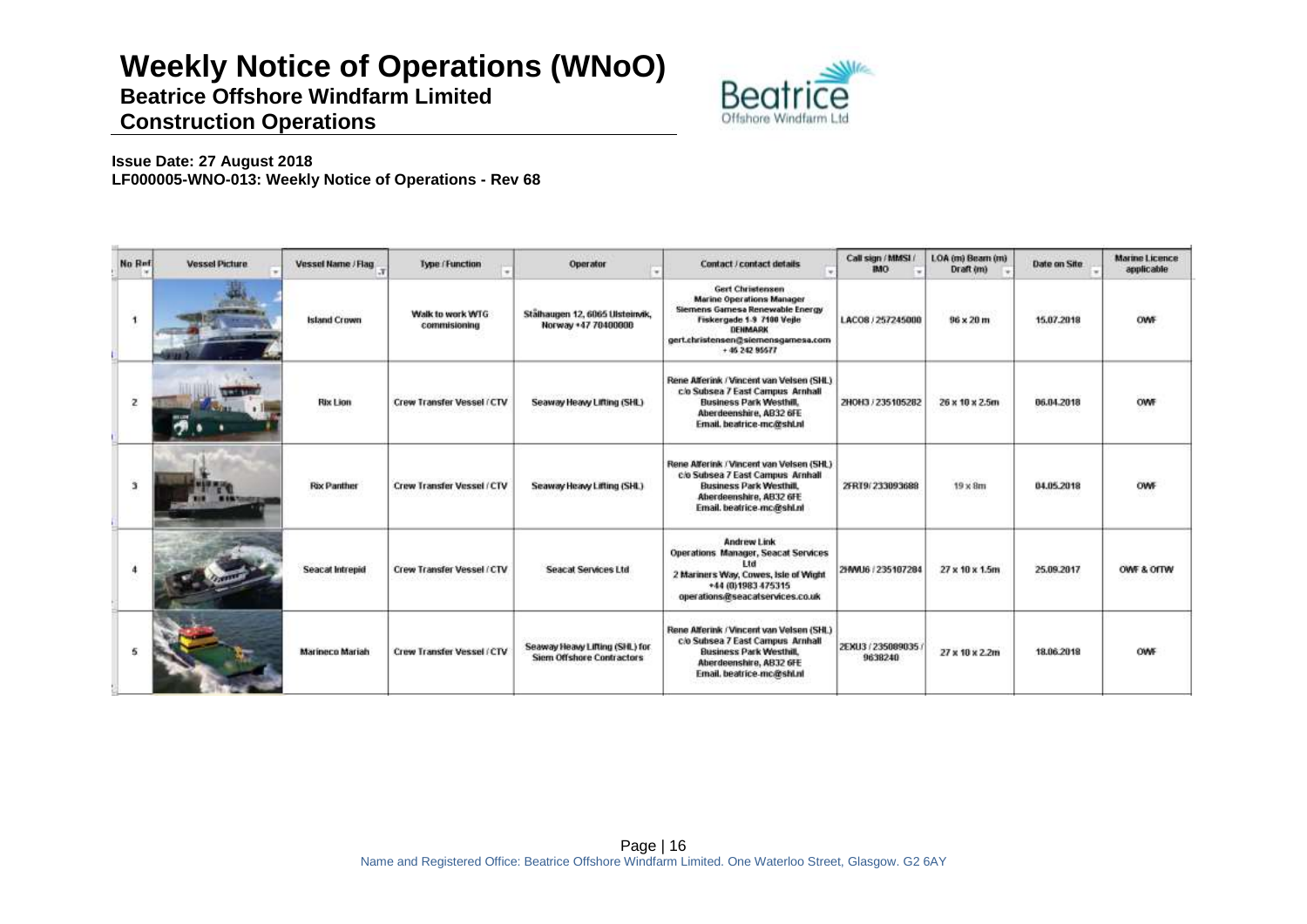**Beatrice Offshore Windfarm Limited Construction Operations**



| No Ref         | <b>Vessel Picture</b>                      | Vessel Name / Flag.    | Type / Function                   | Operator<br>٠                                               | Contact / contact details                                                                                                                                                              | Call sign / MMSL/<br><b>IMO</b> | LOA (m) Beam (m)<br>Draft im) | Date on Site | <b>Marine Licence</b><br>applicable |
|----------------|--------------------------------------------|------------------------|-----------------------------------|-------------------------------------------------------------|----------------------------------------------------------------------------------------------------------------------------------------------------------------------------------------|---------------------------------|-------------------------------|--------------|-------------------------------------|
| 6              |                                            | Siem Barracuda         | <b>Cable Support Vessel</b>       | Siem Offshore Contractors for<br>Seaway Heavy Lifting (SHL) | Rene Alferink / Vincent van Velsen (SHL)<br>cio Subsea 7 East Campus Arnhalt<br><b>Business Park Westhill,</b><br>Aberdeenshire, AB32 6FE<br>Email. beatrice-mc@shl.nl                 | 58203/212253000                 | $120 \times 22 \times 6m$     | 09.03.2018   | OWF                                 |
| $\overline{7}$ |                                            | <b>Dalby Aire</b>      | <b>Crew Transfer Vessel / CTV</b> | <b>Seacat Services Ltd</b>                                  | Andrew Link<br><b>Operations Manager, Seacat Services</b><br>l tri<br>2 Mariners Way, Cowes, Isle of Wight<br>+44 (0)1983 475315<br>operations@seacatservices.co.uk                    | 2HMU6 / 235097362               | $19 \times 8 \times 1.7m$     | 16.05.2018   | OWF / OFTW                          |
| 8              |                                            | <b>Rix Cheetah</b>     | Crew Transfer Vessel / CTV        | Seaway Heavy Lifting (SHL)                                  | Rene Alferink / Vincent van Velsen (SHL)<br>c/o Subsea 7 East Campus Arnhalt<br><b>Business Park Westhill,</b><br>Aberdeenshire, AB32 6FE<br>Email. beatrice-mc@shl.nl                 | 266Y7 / 235097312               | $25 \times 7m$                | 04.06.2018   | OWF                                 |
| 9              |                                            | Dalby Ribble           | Crew Transfer Vessel / CTV        | <b>Seacat Services Ltd</b>                                  | <b>Andrew Link</b><br>Operations Manager, Seacat Services<br>11d<br>2 Mariners Way, Cowes, Isle of Wight<br>+44 (0)1983 475315<br>operations@seacatservices.co.uk                      | 2NX5 / 235113236                | 25.75 x 10.06m                | 81.07.2018   | OWE / OFTW                          |
| 10             | <b>TELEVISION</b><br><b>CLOSE RESIDENT</b> | <b>Seacat Resolute</b> | <b>Crew Transfer Vessel / CTV</b> | <b>Seacat Services Ltd</b>                                  | Gert Christensen<br>Marine Operations Manager<br>Siemens Gamesa Renewable Eneroy<br>Fiskergade 1-9 7100 Vejle<br><b>DENMARK</b><br>gert.christensen@siemensgamesa.com<br>+45 242 95577 | 2FWR9 / 235094873               | $24 \times 7m$                | 30.06.2018   | <b>OWF</b>                          |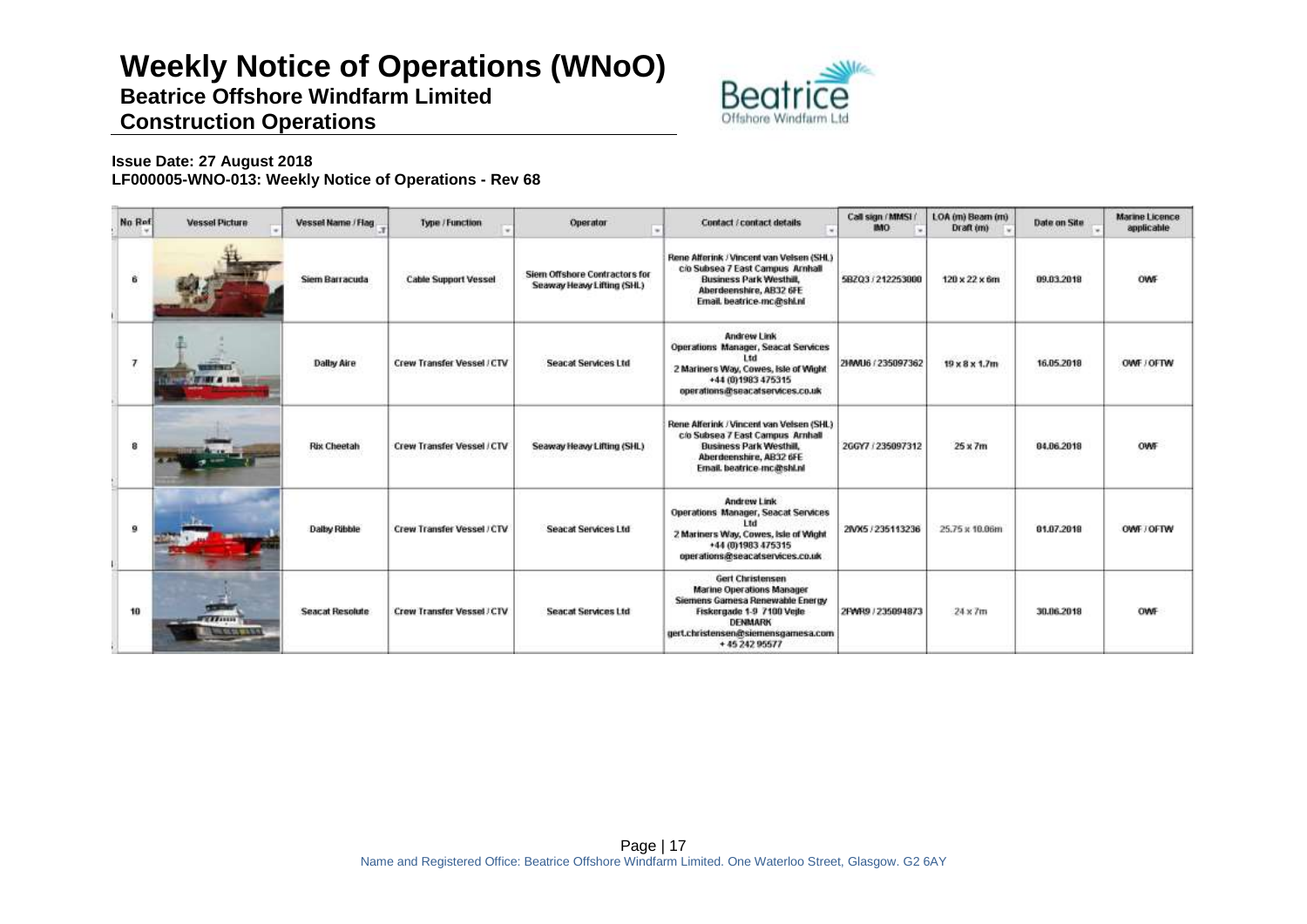**Beatrice Offshore Windfarm Limited Construction Operations**



| No Ref | <b>Vessel Picture</b> | Vessel Name / Flag  | Type / Function             | Operator                                            | Contact / contact details                                                                                                                                                                 | Call sign (MMSL)<br><b>IMO</b> | LOA (m) Beam (m)<br>Draft (m) | Date on Site | <b>Marine Licence</b><br>applicable |
|--------|-----------------------|---------------------|-----------------------------|-----------------------------------------------------|-------------------------------------------------------------------------------------------------------------------------------------------------------------------------------------------|--------------------------------|-------------------------------|--------------|-------------------------------------|
| 11     |                       | <b>Pacific Orca</b> | <b>Offshore Supply Ship</b> | Siemens Gamesa Renewable<br>Energy (SGRE)           | Gert Christensen<br><b>Marine Operations Manager</b><br>Siemens Gamesa Renewable Energy<br>Fiskergade 1-9 7100 Veile<br>DENMARK<br>gert.christensen@siemensgamesa.com<br>+ 45 242 95577   | 5BRE3 / 210548000              | 161.3 x 49.02m                | 10.07.2018   | OWE                                 |
| 12     |                       | FOB Swath 3         | Crew Transfer Vessel / CTV  | Siemens Gamesa Renewable<br>Energy (SGRE)           | <b>Gert Christensen</b><br>Marine Operations Manager<br>Siemens Gamesa Renewable Energy<br>Fiskergade 1-9 7100 Vejle<br>DENMARK<br>gert.christensen@siemensgamesa.com<br>$+ 45.242.95577$ | OUWY2 / 219460000              | 24.97 x 10.83m                | 10.07.2018   | OWF                                 |
| 13     |                       | Offshore Waddenzee  | Crew Transfer Vessel / CTV  | Seaway Heavy Lifting (SHL)                          | Rene Alferink / Vincent van Velsen (SHL)<br>c/o Subsea 7 East Campus Arnhall<br><b>Business Park Westhill,</b><br>Aberdeenshire, AB32 6FE<br>Email, beatrice-mc@shl.nl                    | 2HSC3/235106183                | 19.7 x 8.2m                   | 02.07.2018   | OWF                                 |
| 14     |                       | DP Gezina           | Walk to Work Vessel         | Siemens Transmission and<br>Distribution Ltd (STDL) | John Davidson<br><b>Offshore Project Manager</b><br>Siemens Transmission and Distribution<br>Ltd<br>john.s.davidson@siemens.com<br>$+44$ 7808 825987                                      | 9HA3317 /<br>229417000         | 70.1 x 11.7m                  | 08.07.2018   | OWE (OFTW)                          |
| 15     | دك                    | <b>Dalby Tees</b>   | Crew Transfer Vessel / CTV  | <b>Seacat Services Ltd</b>                          | Andrew Link<br>Operations Manager, Seacat Services<br>1 fet<br>2 Mariners Way, Cowes, Isle of Wight<br>*44 (0) 1983 475315<br>operations@seacatservices.co.uk                             | 2FIA7 / 235091458              | $19 \times 6m$                | 30.07.2018   | OWE / OFTW                          |